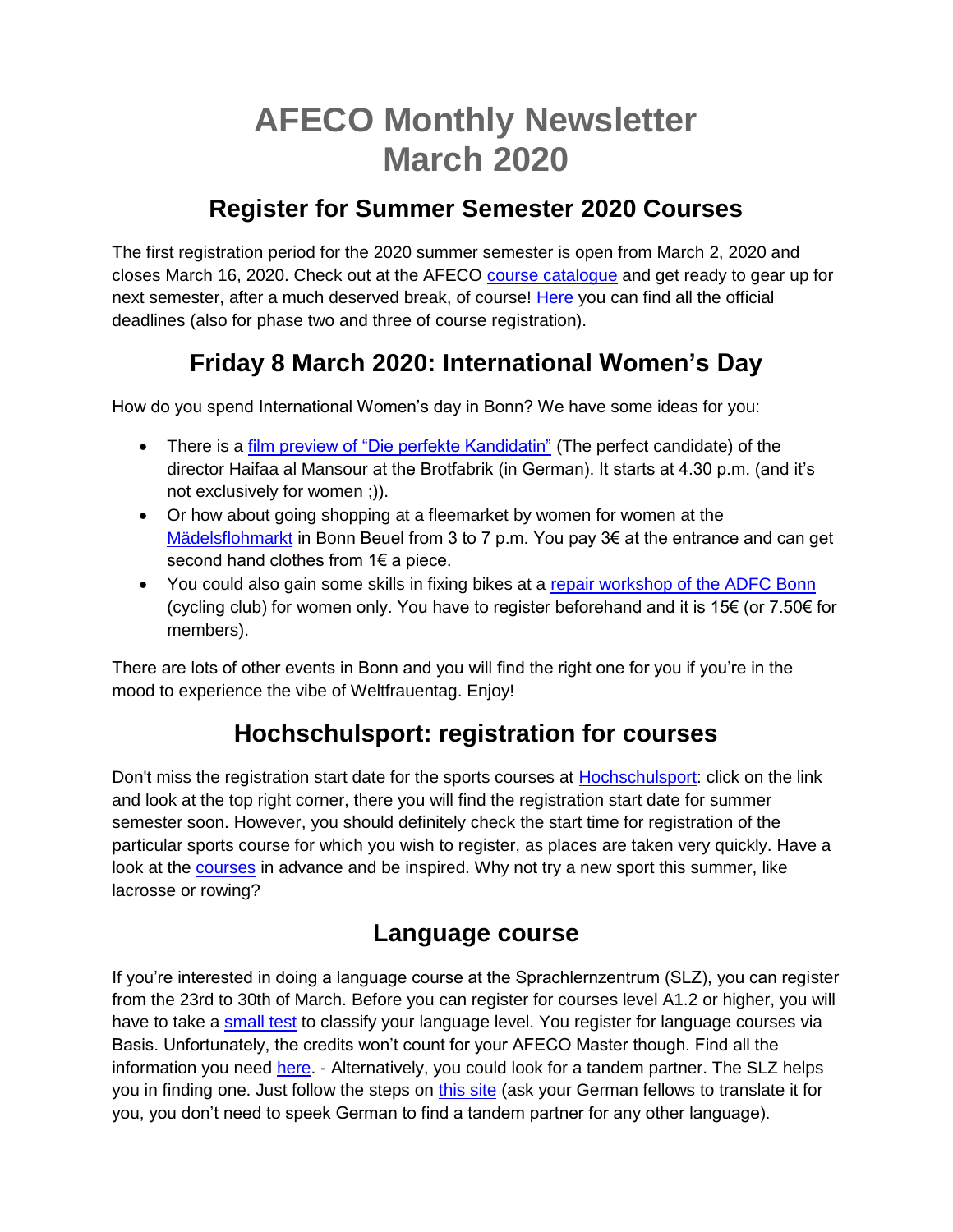# **Public Lectures at ZEF**

\_\_\_\_\_\_\_\_\_\_\_\_\_\_\_\_\_

\_\_\_\_\_\_\_\_\_\_\_\_\_\_\_\_\_\_

\_\_\_\_\_\_\_\_\_\_\_\_\_\_\_\_\_

There will be a public lecture at the Center for Development Research (ZEF) about the "Insight on the PRODIGY Project - Soil Biodiversity Governing Tipping Points in the Amazon" held by Prof. Oliver Frör from the University of Koblenz-Landau on March 12, 1.30 p.m. Find out more on the [ZEF website.](https://www.zef.de/media-center/events/details.html?contact=&tx_news_pi1%5Bnews%5D=4058&cHash=9744909ecdc0d64b91993deb7f714cfd)

The former Head of the German Farmers' Association in Brussels Willi Kampmann will hold another public lecture about the "Role of Farmers' Organizations in Agricultural Transformation in Africa." It will take place on March 19, 1.30 p.m. Find more information closer to the event [here.](https://www.zef.de/media-center/events/details.html?contact=&tx_news_pi1%5Bnews%5D=4059&cHash=efe8b4002af07dc2beb409512ef96487)

# **Over the Border Music Diversity Festival 2020**

In 2020, the Festival marks its fifth year amidst many events in Beehoven's hometown, marking the 250th anniversary of the great composer whose musical genius made him a true global citizen, humanist and visionary. This year's festival will present eight concerts **between 20 and 30 March**, featuring musical cross-border commuters from Senegalese percussionist and Burkinabe hip-hop singer to a famous Sephardic music star, with Brazilian Kizomba, Dutch blues/soul, Chile/Peruvian Cumbia and Congolese Funk in between. Tickets and more information can be found [here.](https://www.overtheborder-festival.de/)

**Internship and Job Opportunities\***

Student Assistant [\(studentische](https://www.zef.de/fileadmin/webfiles/downloads/vacancies/SHK_Volatility_2020_January_eng.pdf) Hilfskraft), Zentrum für Entwicklungsforschung (ZEF)

Student – [Sustainability Certification,](https://www.4c-services.org/wp-content/uploads/2020/02/4C_Student-Job_February_2020.pdf) 4C Services GmbH, Köln

[Internship Assignment Global Climate Action,](https://unfccc.int/secretariat/employment/UserManagement/FileStorage/2LC57H91M0Y86NQOKSUX4GIPBATZDE) United Nations, Bonn

[Praktikum bei fairafric mit Schwerpunkt Sales & Operations,](https://fairafric.com/de/praktikum-bei-fairafric-mit-schwerpunkt-sales-operations) FAIRAFRIC, München

[Studentische Mitarbeiter\\*innen und Praktikant\\*innen gesucht \(m/w/d\),](https://www.ilr1.uni-bonn.de/de/jobs/praktikum-bhu.pdf) Bund Heimat und Umwelt (BHU), Bonn

**Check out the ILR [website](https://www.ilr1.uni-bonn.de/de/jobs/stellenanzeigen) for PhD positions and other post-graduate job opportunities.** \***job descriptions in German require fluent German skills**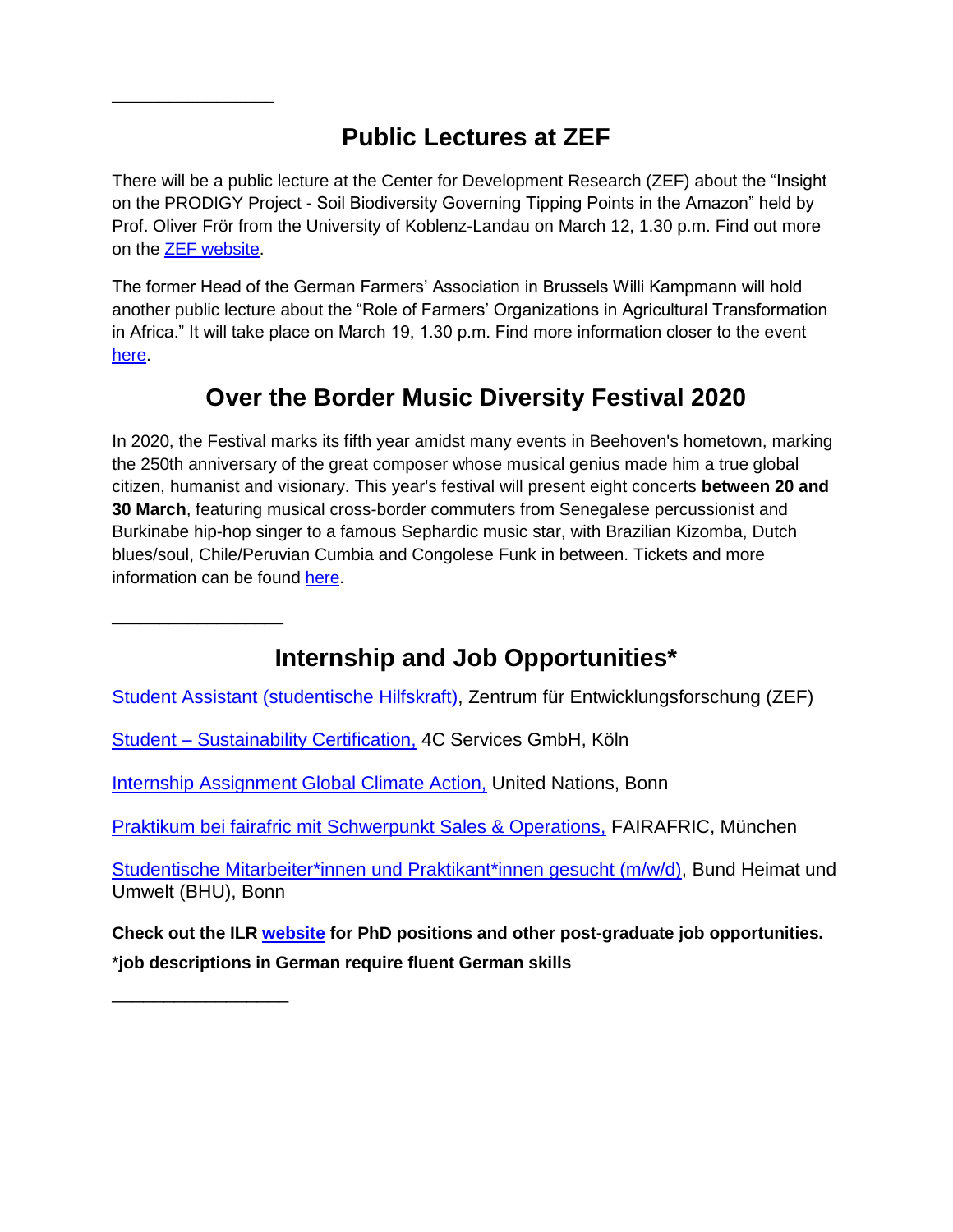# **ILR Testimonial: Dr. Till Kuhn and Transform2Bio**

Dr. Till Kuhn is a post-doc researcher at the *Economic Modeling of Agricultural Systems Group* of Dr. Wolfgang Britz. Since September 2019 he is involved in the project [Transform2Bio,](https://www.ilr.uni-bonn.de/em/rsrch/transform2Bio/transform2bio_e.htm) a major project on which nearly all chairs of the ILR are working. I (Nina) asked him some questions about the project, the bioeconomy and his personal focus and interests:

#### Q: **Please describe the project Transform2Bio.**

T.K.: The region Rheinisches Revier, located between Aachen and Cologne, faces a structural change due to the phase-out of coal mining. The bioeconomy is promoted to partly fill the gap by providing jobs and a new appearance for the region. The project Transform2Bio aims to identify and analyze transformation trajectories towards a



stronger bioeconomy in the region. These trajectories should be desirable from a sustainability perspective, feasible from a technological perspective and acceptable from a stakeholder perspective.

### Q: **What do you think are the biggest challenges for achieving a sustainable bioeconomy?**

T.K.: The core question for me is the origin and the production of biomass required as input to the bioeconomy. The demand for biomass increases when larger parts of the fossil economy is replaced by the bioeconomy. Land needed for biomass production is however scarce and the intensification of existing and cultivation of additional land is often linked to environmental problems. Therefore, the focus needs to be on smart solutions of the bioeconomy which do not have unintended negative consequences.

#### Q: **What is your focus within the project and what makes it interesting for you?**

T.K.: I am working with the farm model FarmDyn on potential impacts of a stronger bioeconomy at farm-level. Thereby, I provide insights on the economic and environmental consequences of different bioeconomy scenarios for farms located in the Rheinische Revier. I enjoy working on a topic related to a current political development such as the phase-out of coal mining. Furthermore, almost all groups of ILR are involved in the project which allows me to learn more about the work of my colleagues.

#### Q: **Is there any special feature or new approach you would like to emphasize?**

T.K.: In Transform2Bio, not only farm models but also regional models are applied. The former does not consider the feedbacks from changes in non-farm activities while the latter is not detailed enough to inform about farm-level changes. In Transform2Bio, we link the two models to benefit from the advantages of both approaches.

### Q: **What are the potential positive effects of the project on the transformation towards a sustainable bioeconomy?**

T.K.: I have the impression that there are currently numerous and partly contradictory ideas on how the Rheinische Revier should develop in the future. Transform2Bio can hopefully provide